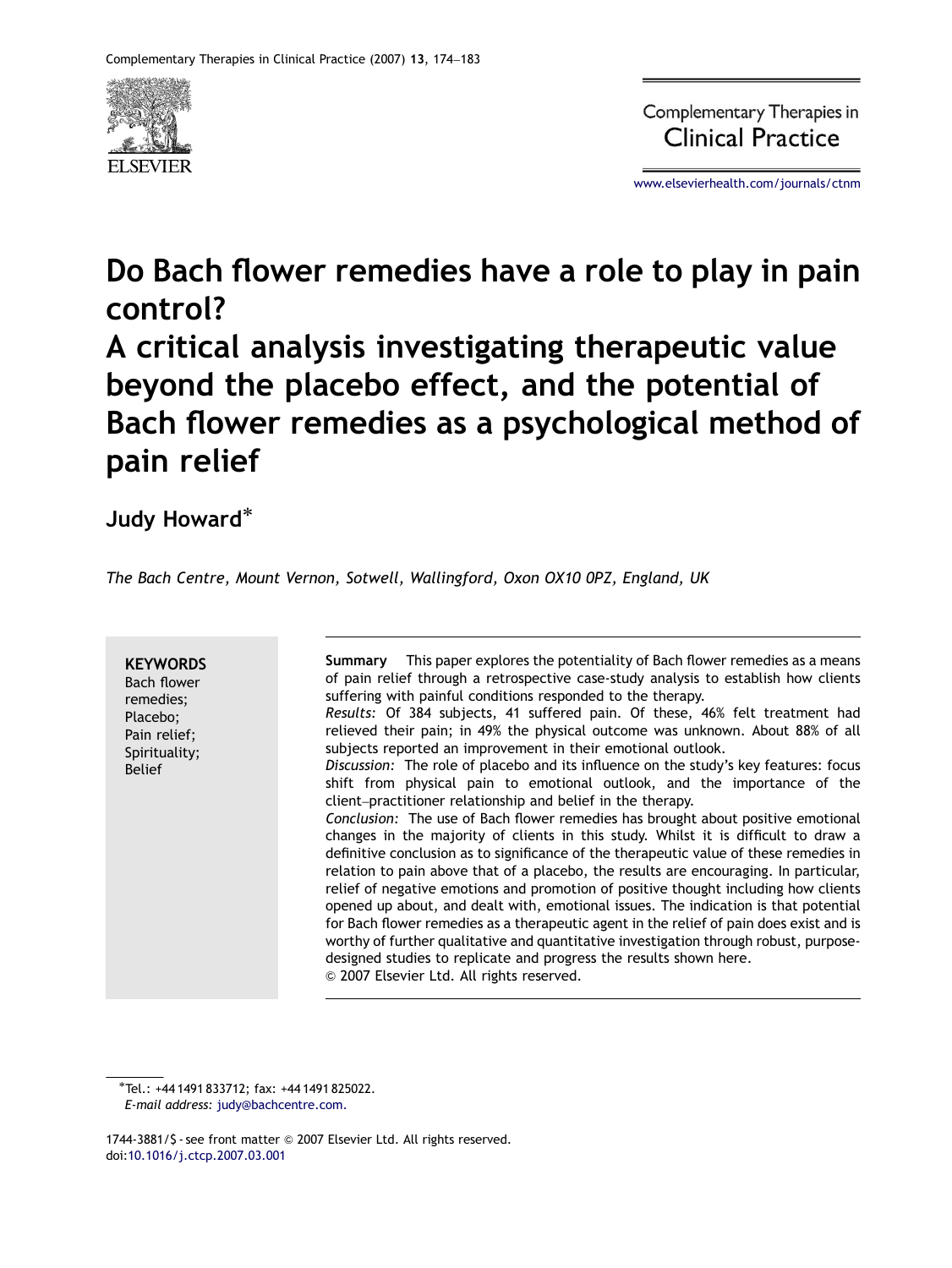# Introduction

A major factor in pain management is the relief of anxiety and ''distressful thoughts''.[1](#page-7-0) Furthermore, pain has an emotional as well as a sensory dimension, $2$  and relaxation has been found to be effective in treating ''many conditions, including chronic pain" (p. 75).<sup>[3](#page-7-0)</sup> Whilst many complementary therapies aim to help clients relax and relieve their ''distressful thoughts'', Bach flower remedies are unique insofar as they only address the state of mind and "take no notice of disease".<sup>[4](#page-7-0)</sup>

Increasing demand for complementary health practices, $5$  prevalence of uncontrolled pain $6$  and associated mental outlook, together with the way in which Bach flower remedies are purported to work, has inspired this investigation into the validity of Bach flower remedies as an aid to pain relief.

# The therapy

Bach flower remedies are a collection of 38 individual remedies mostly made from the flowers of plants. They are used to alleviate emotional symptoms such as hopelessness, impatience, worry, fatigue, guilt and anger and were discovered by Dr. Edward Bach, MB., BS., MRCS., MRCP., DPH (1886–1936) following his own extensive medical research<sup>[7](#page-7-0)</sup> which led to the conviction that the mental and emotional state of an individual was the "true cause" of disease. $4$  Selection of remedies is therefore based on mood, emotional outlook and temperament, as well as personality and general disposition of the person concerned (see [Table 1\)](#page-2-0). For example, those who are, by nature, eager to please and find it hard to refuse the demands of others, may choose Centaury to help them develop the strength of character necessary to stand up for themselves. They may also choose (for example) White Chestnut if they are worried and/or Larch if they lack confidence. Thus, a selection of remedies may be combined into one treatment composite (2 drops of each diluted in water) and it is recommended oral doses are taken at regular intervals. $8-12$  $8-12$ 

The preparation of Bach remedies utilises two methods: the sun method, where flower heads are floated on the surface of water contained in a glass bowl, left in the sunshine; and the boiling method in which plant matter is boiled.<sup>[12](#page-7-0)</sup> In both cases, plant matter is subsequently removed and the remaining water filtered and mixed with an equal quantity of brandy (alcohol content 40% v/v). Bach originally potentised the first of the flower remedies homoeopathically, $^{13}$  $^{13}$  $^{13}$  but this was later abandoned in favour of the ''simple and more perfect method of potentisation" (p.  $170$ <sup>[14](#page-7-0)</sup> described above.

Very little clinical research has been undertaken to attempt to prove the therapeutic effects attributed to Bach flower remedies, but personal testimonies, anecdotal evidence and case studies demonstrate the 'healing benefits' that users derive.

Bach's philosophy, built around a firm assertion that physical health depends on a positive emotional attitude, saw disease as a manifestation of emotional and spiritual disharmony. Bach believed that physical suffering is ''in itself beneficent and for our good"  $(p. 8)^{15}$  $(p. 8)^{15}$  $(p. 8)^{15}$  because he regarded suffering as experience; a learning process through which the cycle of life—spiritual and earthbound—would constantly strive to progress in its quest for perfection.<sup>[15](#page-8-0)</sup>

# Pain

Research into cancer pain shows a significant association between increased distress and in-creased pain<sup>[16](#page-8-0)</sup> and that the mind–body connection plays a part in the perception and regulation of chronic pain. $^{17}$  $^{17}$  $^{17}$  Indeed, as this retrospective study demonstrates, it is not uncommon for patients who suffer with a painful physical condition to seek relief of their symptoms with Bach flower remedies. Whether this suggests a deliberate recognition of, and attempt to correct, the emotional imbalances associated with pain, or simply a desperate last resort, is unclear. Nevertheless, the findings of this study suggest that people suffering physical pain respond well, although the question is whether an improved state of well-being is due solely to belief in the therapy and positive attitude of the therapist (placebo response), or because Bach flower remedies—which, according to Walach et al.,  $18$  possess no scientifically identifiable active ingredient—actually work.

## Study method

#### Literature search

A literature search (CINAHL, MEDLINE, AMED, RCN Journals, The Lancet, BMJ, PsycINFO databases; journals reporting on complementary therapies in medicine; dedicated websites and archive material) failed to reveal any papers relating to Bach flower remedies and their use in pain relief.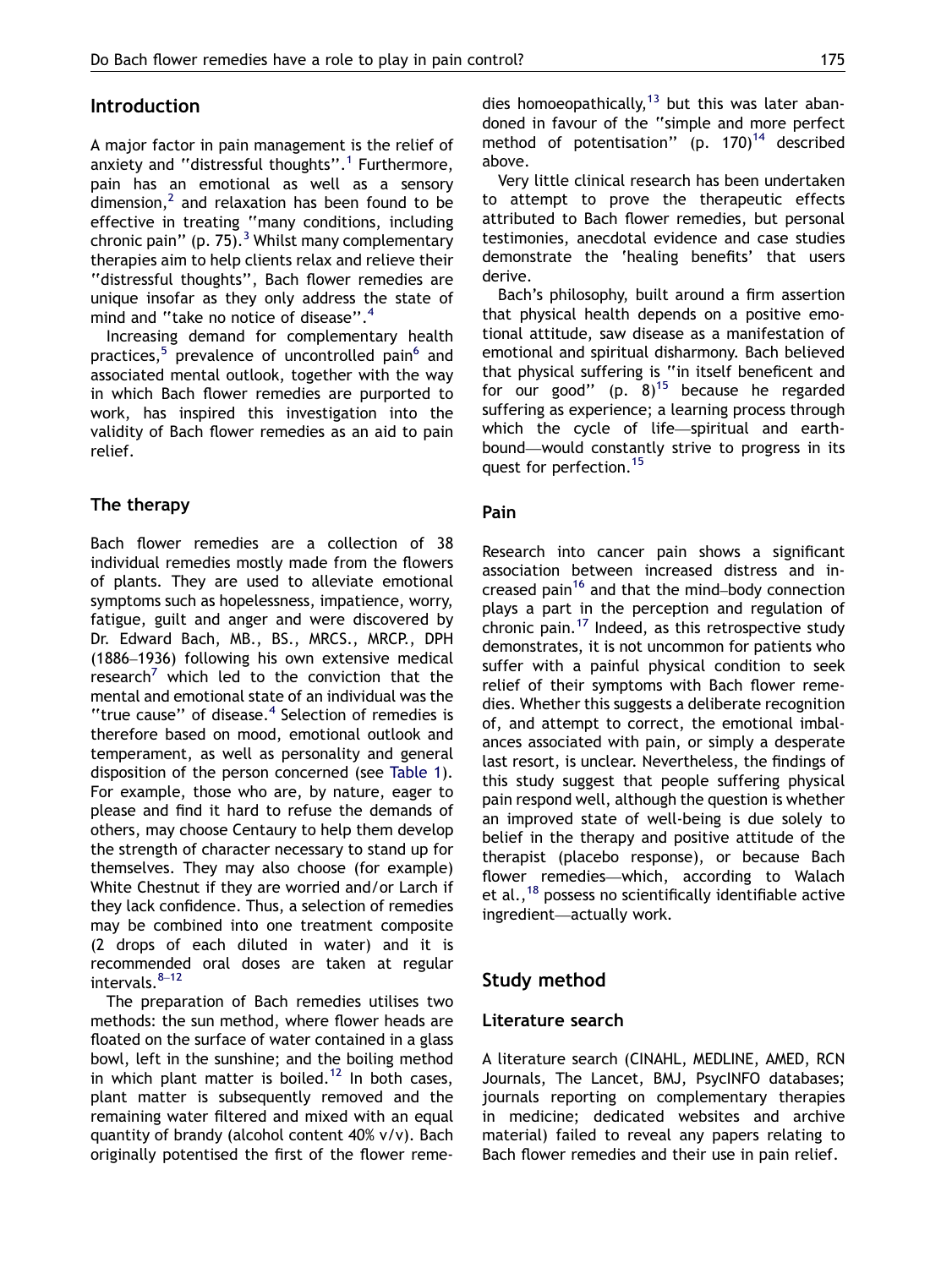| Name of remedy        | Indications*                                                  | No. clients<br>prescribed for |
|-----------------------|---------------------------------------------------------------|-------------------------------|
| Olive                 | Exhaustion                                                    | 17                            |
| <b>Mimulus</b>        | Known fears of everyday life                                  | 13                            |
| Red Chestnut          | Fear and over-anxiety for others                              | 13                            |
| Crab Apple            | Feeling of uncleanliness                                      | 12                            |
| Impatiens             | Impatience and irritability                                   | 12                            |
| <b>Oak</b>            | Those who are strong against adversity without losing hope    | 12                            |
| <b>Walnut</b>         | Those led away from aims/work by strong opinions of others    | 12                            |
| Star of Bethlehem     | Shock and loss                                                | 11                            |
| <b>White Chestnut</b> | Worrying thoughts and mental arguments                        | 11                            |
| Centaury              | For those who lack willpower to refuse demands of others      | 9                             |
| Vervain               | Strain and tension of over-enthusiastic people                | 8                             |
| Agrimony              | Hidden worries under cloak of cheerfulness and humour         | 7                             |
| Gentian               | Doubt and discouragement                                      | 7                             |
| Larch                 | Lack of confidence                                            | 7                             |
| <b>Water Violet</b>   | Self-reliant people, at times proud and aloof                 | 7                             |
| Clematis              | Day-dreaming; insufficient interest in present                | 6                             |
| Pine                  | Self-reproach                                                 | 6                             |
| <b>Rock Water</b>     | Rigid self-discipline                                         | 6                             |
| Willow                | Resentfulness and bitterness                                  | 5                             |
| Aspen                 | Vague fears of unknown                                        | 4                             |
| Beech                 | Intolerance                                                   | 4                             |
| Elm                   | Despondent at times of responsibility                         | 4                             |
| Holly                 | Envy, jealousy, revenge, suspicion                            | 4                             |
| Hornbeam              | Those who feel they lack the strength to fulfil daily tasks   | 4                             |
| Scleranthus           | Indecision between two things                                 | 4                             |
| Wild Oat              | Dissatisfaction and uncertainty about course in life          | 4                             |
| Chestnut Bud          | Slow to learn from experiences                                | 3                             |
| Honeysuckle           | Dwelling on memories, events and happiness of the past        | 3                             |
| <b>Rock Rose</b>      | Extreme fear, terror, panic                                   | 3                             |
| Cerato                | Lack trust in own decisions; repeatedly seek advice of others | $\overline{2}$                |
| Chicory               | Possessive, critical of others                                | $\overline{2}$                |
| Wild Rose             | Resignation and apathy                                        | $\overline{2}$                |
| Cherry Plum           | Fear of the mind giving way                                   |                               |
| Gorse                 | Great hopelessness                                            |                               |
| <b>Sweet Chestnut</b> | Extreme anguish                                               |                               |
| Vine                  | Dominant, forcing will on others                              |                               |
| Heather               | Talkative, self-absorbed people who fear loneliness           | 0                             |
| Mustard               | Deep depression for which there is no explanation             | 0                             |

<span id="page-2-0"></span>Table 1 The 38 Bach flower remedies, their indications and number of clients prescribed.

\* Sources: Bach<sup>[4](#page-7-0)</sup> and Weeks and Bullen.<sup>12</sup>

#### Methodology

In view of the lack of existing studies, the author set about a retrospective analysis of case-study material to gauge the potential for Bach flower remedies in pain management and the scope for further research.

# Justification

This case-study analysis is based on a retrospective convenience sample with no subject randomisation and no comparable placebo employed. Retrospective recruitment is considered plausible in chronic conditions, although further research is needed to demonstrate generalisability.[19](#page-8-0) Double-blind, randomised placebo-controlled trials (RCTs) are generally regarded as the 'gold standard' in medical research, but the main flaw in using this method to test the efficacy of therapies such as Bach flower remedies is that not all data are quantifiable. Qualitative data such as clients' feelings, sense of well-being and ability to cope with life, may be better demonstrated through a case-study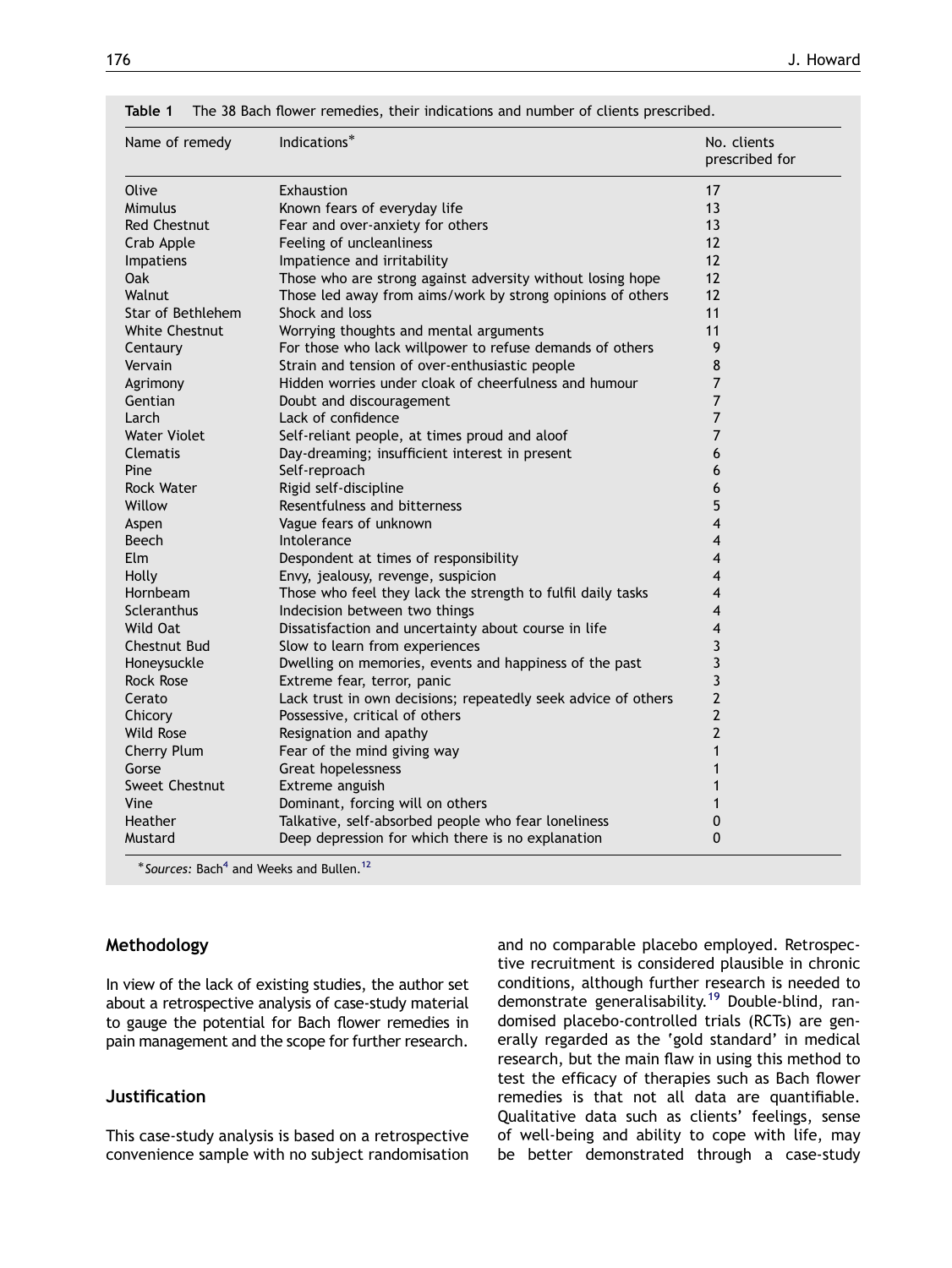approach. It adds depth and flavour and may, indeed, be critical to the overall analysis.

Furthermore, RCTs which investigate one aspect of a therapy for one particular group of people are often regarded as a test of the value of that therapy as a whole.<sup>[20](#page-8-0)</sup> Armstrong and  $Ernst^{21}$  $Ernst^{21}$  $Ernst^{21}$ and Walach et al.<sup>[18](#page-8-0)</sup> failed to demonstrate the effectiveness of one particular Bach remedy combination for examination nerves, but it may be argued that the results of using this method caused an unfair challenge to the effectivensss of Bach flower remedies as a complete therapy system.

The gap that exists between the evidence base provided by RCTs and meta-analyses, and the outcomes that therapists and clients experience as a result of the treatment, $^{22}$  $^{22}$  $^{22}$  may be better addressed by a mixed method design. Thus, quantitative and qualitative results of this study are discussed in an attempt to contextualise the material and provide sufficient scope to take the findings forward.

## The subject base

Case studies submitted by student practitioners as part of The Dr. Edward Bach Foundation's practitioner training course were chosen as the subject base. The course is structured in three parts: an introductory level (history of Dr. Bach's discoveries, philosophy of the therapy and uses of the 38 flower remedies), an intermediate level (where students have the opportunity to widen and explore their understanding of the practical use of the remedies in more depth) and a practitioner level (where students' understanding of the therapy is developed and enhanced for the use of the therapy in a professional setting). The majority of students are already qualified in or practising another complementary therapy discipline or health practice, ranging from psychotherapy, nursing, occupational therapy and general medical practice to massage and aromatherapy, chiropractic, reflexology, counselling and Reiki healing. Assessment is also in three stages, each of which is designed to test students' knowledge of the therapy and the application of remedies in a variety of situations. The final stage of the assessment requires each student to undertake three detailed case studies over a period of 3 months. Each study submitted is required to include the following criteria:

- · Description of client-age, sex, marital status, number of children, etc.
- Date of first visit.
- · Outline of the problem for which the client came for treatment.
- Client's knowledge of the remedies and of the principles of the system.
- · First impressions. How the client appeared, behaved, etc.
- Description of each consultation. Introduction to and explanation of the Bach system; the main body of the interview; interactions with the client.
- Remedies considered. Remedies considered and explored, and how the initial interpretation developed and changed during the interview(s).
- Remedies chosen. Reasons for selection.
- · Follow up and progress made. Development of the treatment programme, and changes in mixture with reasons for any changes.
- Overall progress made during the whole course of treatment or treatment period.
- Present state. General development of wellbeing, and expectations and plans for the future in respect of continued treatment.

The case studies which form the subject base of this study were submitted between 1 January 2000 to 31 October 2005. In total, 389 studies were submitted, of which 384 gave consent and were available for examination.

These case studies were initially divided into two client groups: those presenting with physical symptoms; and those who sought treatment principally for psychological or emotional reasons. The former group were further divided according to whether or not their physical symptoms included pain.

## Ethical considerations

When presenting their work, practitioners were asked to use pseudonyms to protect client confidentiality. All 384 clients gave informed consent for their anonymised case-study to be used for research and/or publication. Written verification of consent was provided by the practitioner.

The case studies were subsequently numbered sequentially (1–41) to distance the case studies from the practitioners and further protect client identity.

Practitioners informed clients of the limitations of the therapy: that it does not directly correct physical symptoms, but is used to balance the emotional state which may be hindering progress in restoring better physical health. Practitioners were also careful to explain their own limitations: that they were students of the therapy and their role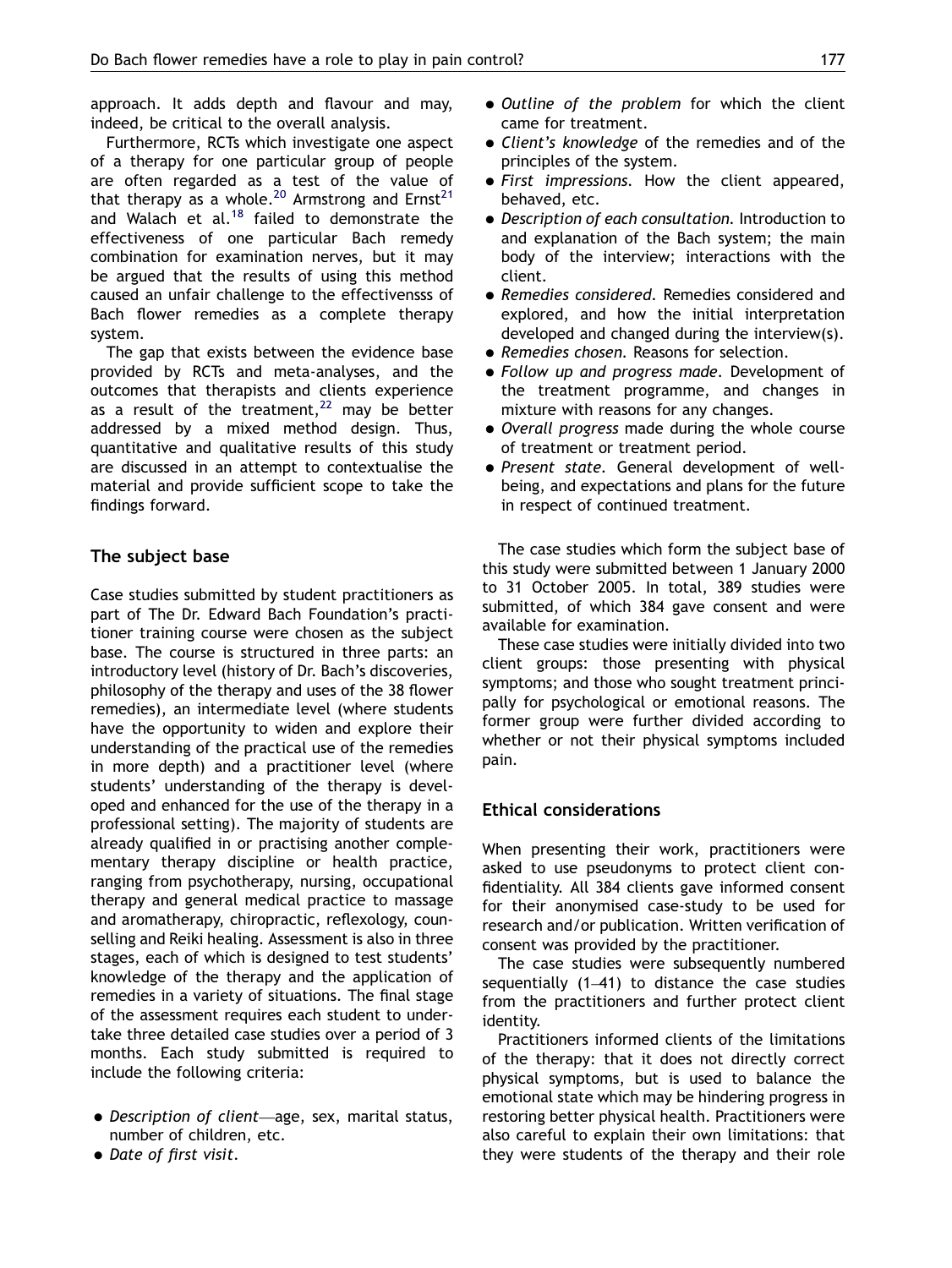was to assist in selecting Bach flower remedies and not to provide a counselling service or to give medical advice. No claims to cure or treat medical conditions were made on behalf of the therapy or the skills of the practitioner. Thus clients were provided with clear information about the role of the practitioner, the therapy and its possible effects, and were not knowingly given false hope.

#### Bias

Whilst the author acknowledges her personal or professional interest in this research, she is confident that the utmost care has been taken to provide a true and accurate report of the findings as they were presented, and that detached objectivity was maintained to avoid bias.

# Inclusion/exclusion criteria

No specific inclusion or exclusion criteria were applied to the initial examination of case-study material. All case studies submitted during the given period for which consent was obtained were included in the study.

## Results

Case studies have provided qualitative as well as quantitative data. Descriptions of clients, their feelings and presenting problems over a period of time offered a rich sense of 'the people' involved and how their emotional needs related to their physical symptoms and progress. Quantifiable information in terms of remedies chosen and symptom improvement provided both a means of gauging the effectiveness of the therapy and, due to the emotional base for remedy selection, an insight into the temperament, personality and or mood of the subjects which may, of itself, be associated with the pain experience.

## Quantitative data

In total, 384 case studies were analysed: approximate female/male ratio 2:1, with an age range of 7–72 years. About 299 (78%) presented with mental, spiritual, psychological, or emotional problems; 87 (23%) presented with a physical condition as their primary concern. Of these, 41 were experiencing physical pain. Thus, almost 50% of those presenting with a physical condition were in pain. Conditions ranged from headaches, heartburn and neck or shoulder pain, to shingles, fibromyalgia, cystitis and cancer.

Of the 41 suffering with pain, 35 revealed emotional or psychological issues at the initial consultation and, of the remaining six, five revealed emotional issues during follow-up. Thus almost all clients with pain also experienced emotional distress.

Treatment took place over a period of [up to] 3 months. Progress was reported at an average of 3 weekly intervals when treatment was re-appraised. The outcomes were divided into two bands: those who reported physical improvement and pain relief, and those who reported feeling better psychologically/emotionally. Some inevitable overlap occurred.

By the end of the treatment period, of the 41 pain sufferers a total of 19 (46%) had reported a beneficial result with regard to their physical pain. Two said they felt no physical improvement had taken place. No report as to the outcome of treatment on physical symptoms was provided in the remaining 20 case studies (49%).

Thirty-six subjects (88%) reported that the treatment had made a positive difference to their emotional outlook. One reported no improvement. In four cases, no feedback in respect of the emotional effect was given in the study.

Seventeen had no prior knowledge of the therapy, one of whom expressed scepticism of its effectiveness; 18 had some limited knowledge; four were already knowledgeable about the therapy and had used it in the past.

Remedies chosen for each client varied considerably. All choices were based on emotional symptoms, and individual character and disposition. [Table 1](#page-2-0) shows the indications for each of the 38 Bach remedies, together with a breakdown of remedies chosen across the subject group.

## Qualitative findings

Written accounts of the case studies provided a rich overview of the 'feeling' conveyed by clients about their treatment and how it affected them. One of the fundamental aspects of Bach therapy is that layers unfold as treatment progresses, and in so doing, equilibrium is restored and people ''feel themselves" again.<sup>[23](#page-8-0)</sup> Indeed, some clients simply described feeling ''not like me'' and then, after treatment, to feeling ''more normal'' or ''more like myself''. In many instances, clients opened up to the practitioner about deep-seated emotional issues which they were then able to work through during the course of treatment to deal with the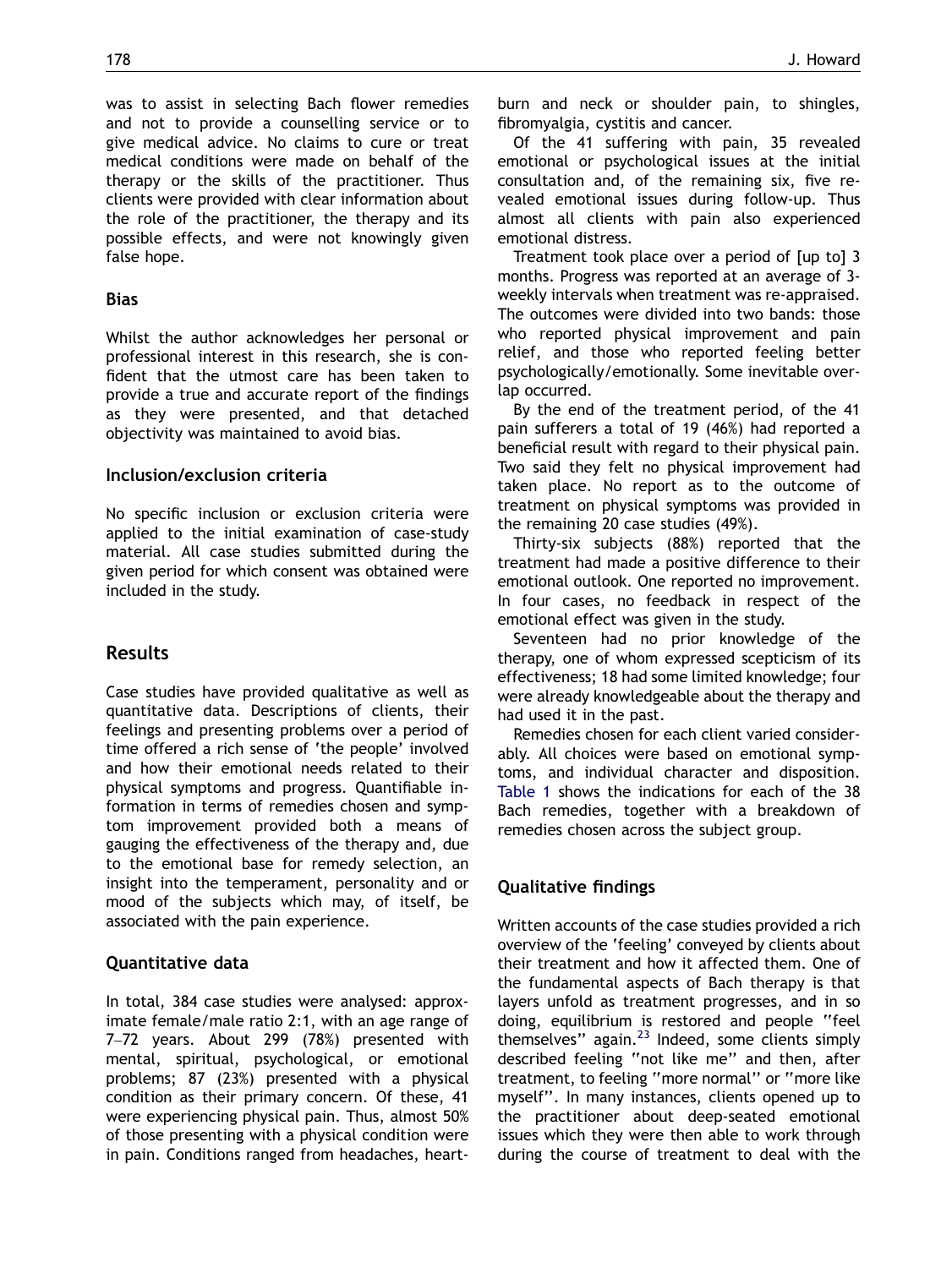emotions that consequently surfaced. On some occasions, this caused an emotional release and clients were able to cry—sometimes for the first time—in response to experiences rooted in the past. This was described by clients as a ''relief'', and as ''cleansing'', promoting a sense of ''calm'' and ''relaxation''.

# **Discussion**

Bach flower remedies are chosen on a highly individual basis. $4,23$  Likewise, the perception and experience of pain is an individually discernable phenomenon,  $17$  and given the variation of physical conditions, degree of pain and associated emotional issues within the client group studied here, definitive conclusions are difficult to draw. However, results clearly show that of known outcomes, there was an improvement and reduced pain in the majority of cases at a ratio of 19:2.

Pain, however, is poorly understood<sup>[1](#page-7-0)</sup> and remains the subject of continuing theoretical evolution.  $24,25$ The study of psychoneuroimmunology, mind–body connection and placebo analgesia add further dimensions to this already fascinating and highly complex phenomenon.

If Bach remedies can assist in pain relief, it must be an indirect, secondary action: influencing the experience of pain by changing the person's attitude towards it—a connection that is difficult to quantify. But regardless of how they might work, large numbers of people who take Bach remedies report that they feel more positive, optimistic and happier as a result.<sup>26-[29](#page-8-0)</sup> Yet, the provocative issue remains: whether Bach flower remedies are, themselves, capable of restoring a positive frame of mind, or whether this occurs as a product of actively seeking a more positive attitude. Highly debatable—possibly unanswerable.

Reilly<sup>[30](#page-8-0)</sup> makes a poignant observation about healing and human nature: that doctors trained in complementary therapies felt they could see how the whole person played a more vital role in the healing process than the challenge mere biochemistry presented. Indeed, this echoes Bach's feelings. He too became disillusioned with orthodox medicine and saw more to human disease and health than a set of pathogens.<sup>[7](#page-7-0)</sup> Furthermore, Reilly $30$  advocates the importance of exploring how therapeutic engagement, and qualities such as compassion, empathy, trust and positive motivation can directly help to improve outcomes. As Bach said:

The physician of tomorrow will...study human nature...and thus enable him to give the necessary advice and treatment for the relief of the sufferer... Everything about the hospital of the future will be uplifting...to soothe and comfort...bring them hope, faith and courage to overcome their difficulties. (p.  $61$ )<sup>[31](#page-8-0)</sup>

Interestingly, Bach investigated and promoted a 'mind–body' theory during his early work in the 1920s when he noticed how patients' with a positive attitude responded better to treatment than those who had lost hope.<sup>[7](#page-7-0)</sup> Yet only now is it regarded to have a scientific explanation.<sup>[32](#page-8-0)</sup> Indeed, the 'mind–body connection' is held as the major force behind the demand for complementary therapies. $33$  This may be because complementary therapies are perceived to be 'holistic',  $34$  or, equally, due to the care, communication and empowerment that individuals receive during a complementary therapy treatment; a nurturing relationship which in turn creates a healing experience.<sup>[35](#page-8-0)</sup>

The effects of touch, presence and listening nurturing—are effective, spiritually positive interventions.  $36,37$  Indeed, anxiety, said to be one of the most prevalent emotional states associated with pain, $<sup>1</sup>$  $<sup>1</sup>$  $<sup>1</sup>$  has been reduced through simple hand</sup> holding.<sup>[38](#page-8-0)</sup> Further, when presence, touch and listening form part of conversation, patients feel able to put words and meaning to their suffering.<sup>[39](#page-8-0)</sup> A pertinent observation here is that key factors associated with the placebo response are said to include a trusting rapport between client and practitioner, time, belief in the therapy, listening, caring and touch,  $36,37,40$  and a therapeutic relationship has been directly linked to pain management.<sup>41</sup> Furthermore, by conveying positive feelings through caring and sensitive touch, a patient's belief that healing is taking place is reinforced.<sup>[42](#page-8-0)</sup>

Interestingly, some parallels can be drawn between Bach flower remedies and homoeopathy, particularly in terms of emotional consideration and practitioner/client relationship. Furthermore, whilst Bach flower remedies are not the same as homoeopathic medicines, both therapies share an assumed 'placebo benefit' due to the lack of conventional scientific evidence to the contrary. Bearing in mind these parallels, then, it seems highly relevant to draw on the research into homoeopathy in order to explore, in particular, the placebo argument.

It has been suggested that practitioners of homoeopathy form a powerful bond with clients because clients share practitioners' strong belief in the treatment's effectiveness. $43$  The same argument might apply to Bach flower practice because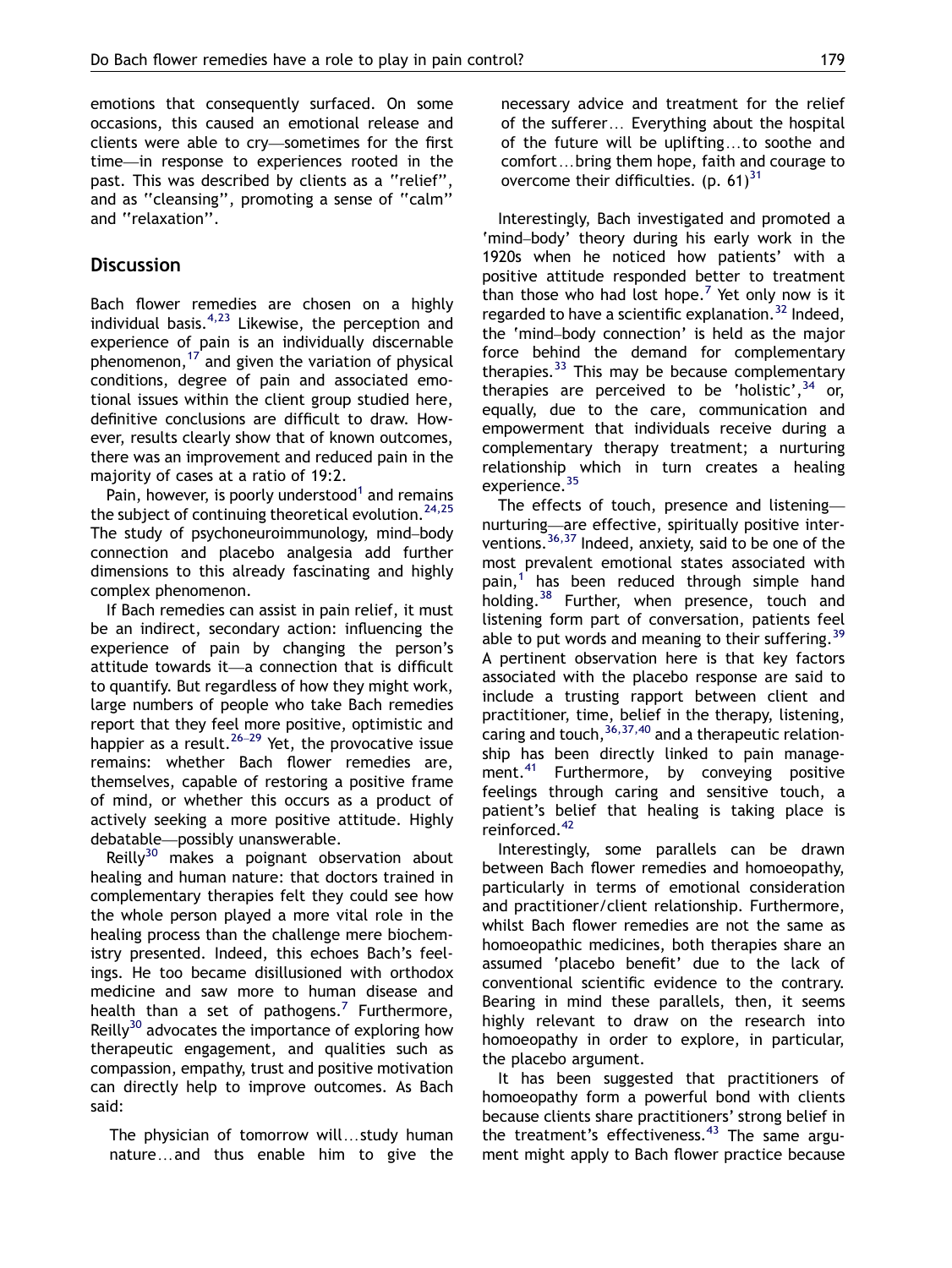Bach practitioners are also strong advocates of the therapy they administer. Some clients said they felt better for ''just being with'' the practitioner. Student practitioners may have a strong will to achieve a positive result, and their belief in the therapy may be conveyed to their clients. In so doing, they may be instrumental in generating a placebo effect or, ironically, acting as the very placebo they might be keen to deny exists.

It is interesting that trials comparing the effect of homoeopathy and placebo medication for pain, inflammation and bruising have found no positive evidence that homoeopathic treatment is effective, $44,45$ , yet, a randomised double-blind placebocontrolled pilot study demonstrated significantly positive results in favour of homoeopathic treat-ment for otitis media in children.<sup>[46](#page-8-0)</sup> Interestingly. otitis media is said to be the commonest reason for prescribing antibiotics to children, despite there being little evidence of their effectiveness for this condition.[47](#page-8-0) It could be argued, then, that antibiotics are no more effective than placebo medication either.

However, based on the premise that hand holding and sugar pills are as equally effective as potent analgesic drugs, placebos should be actively encouraged rather than condemned, and, further, it should not matter if their success depends on a mistaken belief of their efficacy.<sup>[48](#page-8-0)</sup> As Moerman and Jonas $35$  point out "the placebo effect is about healing'' (p. 33), and that the healing process is influenced by communication, empowerment and caring. Indeed, the placebo effect is, essentially, said to be a ''neuro-physiological phenomenon and as real as anything else'' (p. 46). It may be hypothesised, then, that the reason why so many cases in this study had unknown end results with regard to pain outcome was because the concentration on emotional issues was at the expense of physical symptoms: 'mind–mind' as opposed to 'mind–body'.

There is another argument that 'expectancy' (rather than belief) is at the heart of most placebo effects and that these effects may be mediated by changes in the emotional state.<sup>[40](#page-8-0)</sup> Memory and experience of previous pain, expectation, anticipation, culture and fear of the known and unknown, all influence how the brain responds to stimuli, forthcoming events and information.<sup>[24,40](#page-8-0)</sup> Indeed, it has been said that ''to be in a state of good health is to be in balance, physically and emotionally'' (p. 186),  $49$  a significant observation where Bach flower remedies are concerned since they are specifically aimed at treating emotions in order to achieve balance. If, then, one accepts the view that being free of emotional tension and anxiety is equal to being in a state of physical relaxation,  $3,50$ and that to be in a state of physical relaxation is to be pain-free,  $49,51-53$  $49,51-53$  then, the association between the action of Bach flower remedies and pain relief becomes abundantly clear.

Further interesting research has recently investigated how 'absorption' and 'spirituality' may predict the placebo response independently of  $i$ expectancy'. $54$  In this experiment, Bach flower remedies were used as the placebo intervention, on the basis that ''flower essences are effective because people acquire beliefs that they are effective" (p. 50).<sup>[54](#page-8-0)</sup> The results of the experiment demonstrate that absorption and spirituality (together) and spirituality (alone) predicted more variance than an expectancy measure comprising of expectancy, holistic belief and attitude to complementary medicine. Thus, it challenges the existing hypothesis that placebo response is based on expectancy. The study concludes that the data ''do not explain why, independently of expectations, some people experience benefit from pharmacologically inert substances''(p. 52).

However, the essential aspect of the Hyland et al.<sup>[54](#page-8-0)</sup> trial is that it attempts to dissect the placebo response and clarify what is actually taking place when an otherwise 'unexplainable' phenomenon brings about improvement in people's health and well-being. As Stock<sup>[48](#page-8-0)</sup> advocates, it is important to acknowledge the strength of the placebo effect. And as Campbell<sup>[42](#page-8-0)</sup> points out, whilst the placebo effect ''still retains a certain element of charlatanry'' (p. 46), the important contribution it makes to healthcare should not be ignored. Indeed, it is unfortunate that it might be denigrated simply because the term itself may have a reputation for being synonymous with 'worthless'. What Hyland et  $al.^{54}$  $al.^{54}$  $al.^{54}$  say is that placebo is about more than expectation; that an open mind and spiritual awakening also play a large part in enhancing receptiveness to self-healing. Essentially, this echoes Bach's philosophy in two vital ways: firstly, to 'heal thyself' which he regarded as a strategy for life, achievable through positive thought<sup>[15](#page-8-0)</sup> and thereby potentially accomplishable with or without the assistance of the flower remedies (or, indeed, a practitioner); and secondly, that those with a positive attitude, receptive to the existence of 'life beyond life', and therefore not suffocated by fear of illness or death, respond better to healing and get well quicker than those who are oppressed by negative thought.

Some clients in this study demonstrated how spiritual belief can be a strong element of a person's desire to be well. Indeed, it may be hypothesised that clients sought treatment with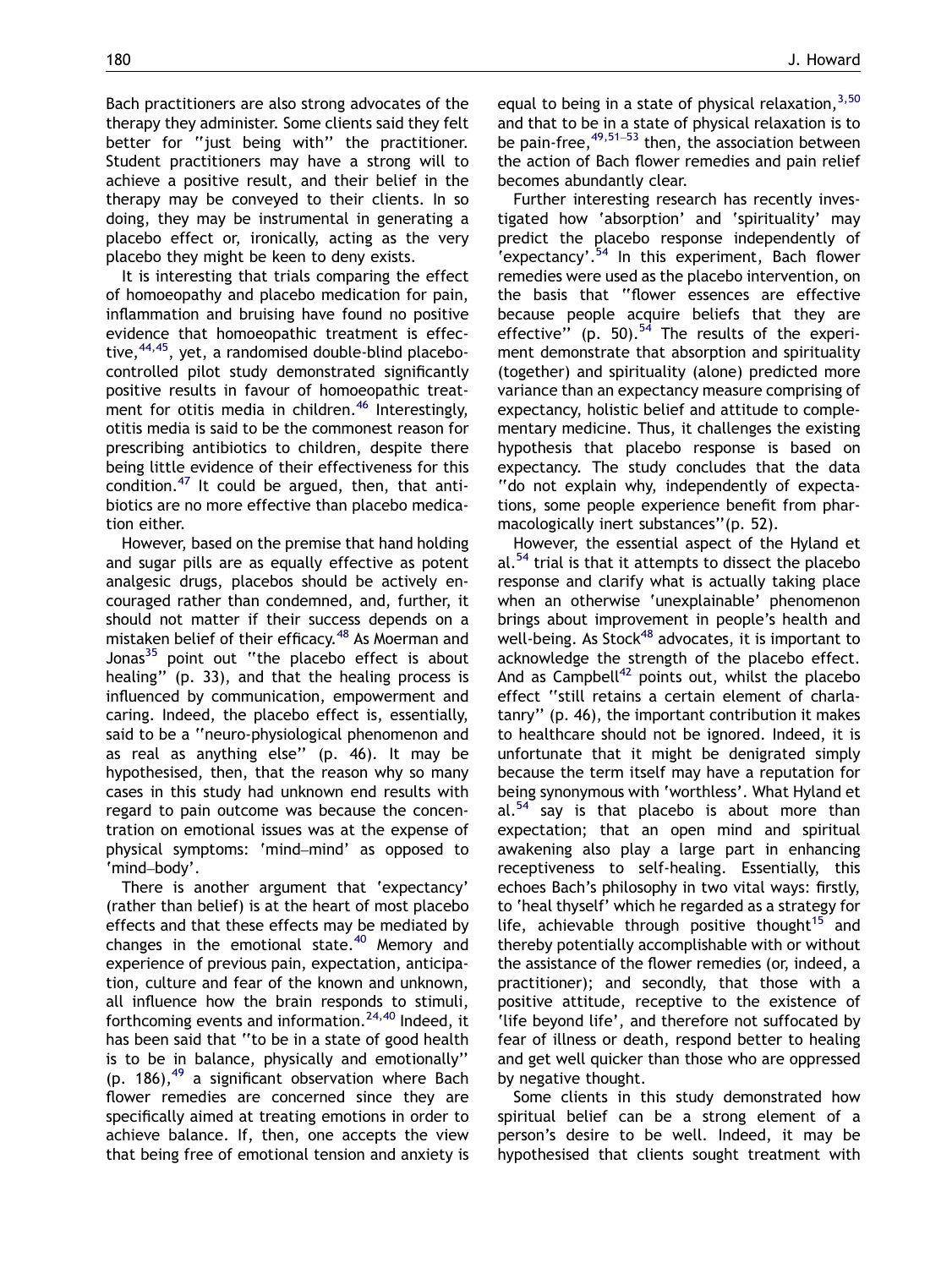<span id="page-7-0"></span>Bach flower remedies because they had bought into the associated philosophy and were therefore already spiritually open. It may not be surprising, then, for clients, regardless of any actual clinical improvement that may or may not have taken place, to earnestly believe that they have got better. However, this study demonstrates that, in fact, most clients had no prior knowledge of the therapy and would therefore not be familiar with Bach's philosophical ideals. They may, coincidentally, share his outlook on life, and therefore be more spiritually receptive to healing, but that is pure conjecture.

Whilst two recent (RCTs) have, at best, concluded Bach flower remedies to be an 'effective placebo', $18,21$  there are, nonetheless, qualitative studies which have shown encouraging re-sults.<sup>[26,55](#page-8-0)–63</sup> Nevertheless, a scientifically convincing trial showing positive results for Bach flower remedies as a therapeutic treatment in its own right is yet to emerge. And until it does, the positive results that advocates of the therapy experience, demonstrated to some extent by this retrospective study, will remain something of a mystery. After all, Bach flower remedies, along with other therapies that have little or no scientific explanation for their efficacy, work on a dimension of human kind that is intangible: thought, spirit, energy.

They are able, like beautiful music, to raise our very natures, and bring us nearer to our Souls: and by that very act, to bring us peace and relieve our sufferings (p.  $62$ ).<sup>[31](#page-8-0)</sup>

The way in which the brain works is barely understood, let alone aspects of the psyche and the wider 'energetic world' to which we all belong. Whilst further research is clearly needed—and enormous scope for it exists—scientists may never find a satisfactory answer to explain the unexplainable.

# Conclusion

Little good quality research into Bach flower remedies exists, and the author found no evidence of research into the use of Bach flower remedies and pain. This retrospective case-study analysis of clients who had received Bach treatment from student practitioners, demonstrates that the majority of clients derived an overall improved sense of well-being. Of 384 cases studied, 88% felt better emotionally, and of 41 clients whose primary concern was pain; nearly 50% experienced relief. Only two reported feeling no improvement, and whilst there is no feedback as to relief of pain for the remainder, all but one experienced an improvement in emotional outlook.

The field is open to further research which may include quantitative comparative placebo-controlled analyses, as well as qualitative studies to explore further the relationship between spiritual belief and health. Indeed, a future research question might ask: ''Is the healing potential of Bach flower remedies attributable to direct biologic action or to spiritual belief and a sense of relaxation and positive thought brought about by enhanced awareness and understanding of the self through the process of remedy selection and belief in the therapy?''

In the meantime, given that relaxation and an improved emotional outlook, including relief from stress, anxiety and 'distressful thoughts' are associated with the relief of pain, Bach flower remedies clearly do have a valid and potentially important role to play in the psychological perspective of pain management.

## References

- 1. Montes-Sandoval L. An analysis of the concept of pain. J Adv Nurs 1999;29(4):935–41.
- 2. Price DD, Bushnell MC. Overview of pain dimensions and their psychological modulation. Price DD, Bushnell MC, editors. Psychological methods of pain control: basic science and clinical perspectives, progress in pain research and management, vol. 29. Seattle: IASP Press; 2004. p. 3–17.
- 3. Schaffer SD, Yucha CB. Relaxation and pain management. Am J Nurs 2004;104(8):75–82.
- 4. Bach E. The twelve healers and other remedies. Saffron Walden: C. W. Daniel; 1936.
- 5. Thomas KJ, Coleman P, Nicholl JP. Trends in access to complementary or alternative medicines via primary care in England: 1995–2001 Results from a follow-up national survey. Family Pract 2003;20(5):575–7.
- 6. Vlad I. A third of UK households have at least one adult in pain. BMJ 2003;327:1368.
- 7. Weeks N. The medical discoveries of Dr. Edward Bach, Physician. Saffron Walden: C.W. Daniel; 1940.
- 8. Barnard J. A guide to the Bach flower remedies. Saffron Walden: C.W. Daniel; 1979.
- 9. Howard J. The Bach flower remedies step by step. Saffron Walden: C.W. Daniel; 1990.
- 10. Ramsell J. Bach flower remedies questions & answers. Saffron Walden: C.W. Daniel; 1996.
- 11. Scheffer M. Bach flower therapy. London: Thorsons; 1990.
- 12. Weeks N, Bullen V. The Bach flower remedies illustrations and preparations. Saffron Walden: C.W. Daniels; 1964.
- 13. Bach E. Some new remedies and new uses. In: Barnard J, editor (1987). Homoeopathic world. Collected writings of Edward Bach. Hereford: Flower Remedy Programme; 1930a. p. 173–6.
- 14. Bach E. Some fundamental considerations of disease and cure. In: Barnard J, editor (1987). Homoeopathic world. Collected writings of Edward Bach. Hereford: Flower Remedy Programme; 1930b. p. 157–72.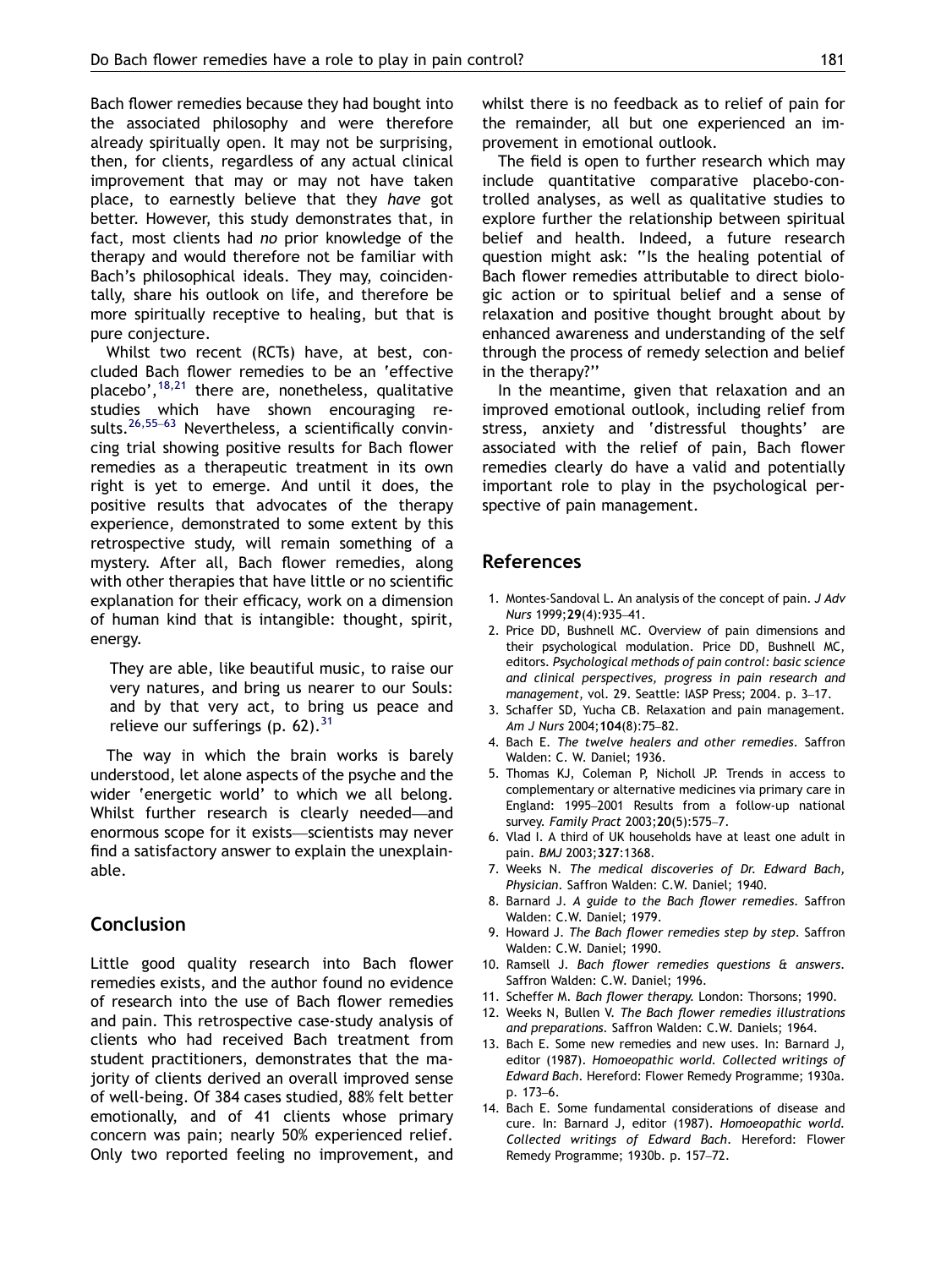- <span id="page-8-0"></span>15. Bach E. Heal thyself. Saffron Walden: C.W. Daniel; 1931.
- 16. Zaza C, Baine N. Cancer pain and psychosocial factors: a critical review of the literature. J Pain Symptom Manage 2002;24(5):526–42.
- 17. McCaffrey R, Frock TL, Garguilo H. Undersanding chronic pain and the mind-body connection. Holistic Nurse Pract 2003;17(6):281–7.
- 18. Walach H, Rilling C, Engelke U. Efficacy of Bach-flower remedies in test anxiety: a double-blind, placebo-controlled, randomized trial with partial crossover. J Anxiety Disord 2001;15:359–66.
- 19. McCarney R, Fisher P, van-Haselen R. Accruing large numbers of patients in primary care trials by retrospective recruitment methods. Complement Ther Med 2002;10(2):63–8.
- 20. Vickers A. A basic introduction to medical research. Part iii: what can the practitioner do? Complement Ther Nurs Midwifery 1995;1:143–7.
- 21. Armstrong NC, Ernst E. A randomised, double-blind, placebo-controlled trial of a Bach Flower Remedy. Perfusion 1999;12:440–6.
- 22. Fønnebø V, Launsø L. Looking for new knowledge in the field of curing and healing. Focus Altern Complement Ther 2005;10(1):13–4.
- 23. Bach E. Healing by herbs. In: Howard J, Ramsell J, editors (1990). The original writings of Edward Bach. Saffron Walden: C.W. Daniel; 1936b. p. 150–62.
- 24. Melzack R, Wall PD. The challenge of pain. London: Penguin; 1996.
- 25. Wall P. Pain: the science of suffering. London: Phoenix; 2000.
- 26. Callis C. Using the remedies in a medical centre. Dr. Edward Bach Found Practitioner Bull 1997;15:4.
- 27. Chancellor P. Illustrated handbook of the Bach flower remedies. Saffron Walden: C.W. Daniel; 1980.
- 28. Weeks N. Bach remedy newsletter. Wallingford: Bach Centre; 1950-1973.
- 29. Weeks N, Ramsell J, Murray N. Bach remedy newsletter. Wallingford: Bach Centre; 1974–1984.
- 30. Reilly D. Enhancing human healing. BMJ 2001;322: 120–1.
- 31. Bach E. Ye Suffer from Yourselves. In: Howard J, Ramsell J, editors (1990). The original writings of Edward Bach. Saffron Walden: C.W. Daniel; 1931b. p. 55–68.
- 32. Szirony GM. A psychophysiological view of pain: mind–body interaction in the rehabilitation of injury and illness. Work 2000;15(1):55–60.
- 33. Taylor E. On the psycho- in psychophysiology: notes for a history of the mind–body effect. Advances 2003;19(3/ 4):17–23.
- 34. Osborn C, Baxter GD, Barlas P, Barlow J. Focus. Complementary and alternative medicine and rheumatology nurses: a survey of current use and perceptions. NT Res 2004;9(2): 110–9.
- 35. Moerman DE, Jonas WB. Toward a research agenda on placebo. Adv Mind–Body Med 2000;16(1):33–46.
- 36. Callister LC, Bond AE, Matzumura G, Mangum S. Threading spirituality throughout nursing education. Holistic Nurse Pract 2004;18(3):160–6.
- 37. Fredriksson L. Modes of relating in a caring conversation: a research synthesis on presence, touch and listening. J Adv Nurs 1999;30(5):1167–76.
- 38. Kim MS, Cho KS, Woo H-M, Kim JH. Effects of hand massage on anxiety in cataract surgery using local anaesthesia. J Cataract Refract Surg 2001;27:884–90 Simple hand massage reduces anxiety in surgical patients. Focus Altern Complement Ther 7(2):154–5.
- 39. Fredriksson L. The caring conversation—talking about suffering. A hermeneutic phenomenological study in psychiatric nursing. Int J Hum Caring 1998;1:24–32 Cited in Fredriksson L. Modes of relating in a caring conversation: a research synthesis on presence, touch and listening. J Adv Nurs 1999;30(5):1167–76.
- 40. Stewart-Williams S. The placebo puzzle: putting together the pieces. Health Psychology 2004;23(2):198–206.
- 41. Walker J, Sofaer B. Randomised controlled trials in the evaluation of non-biomedical therapeutic interventions for pain: the gold standard? NT Res 2003;8(5):317–29.
- 42. Campbell A. Acupuncture, touch, and the placebo response. Complement Ther Med 2000;8:43–6.
- 43. Shang A, Huwiler-Müntener K, Nartey L, Jüni P, Dörig S, Sterne JAC, et al. Are the clinical effects of homoeopathy placebo effects? Comparative study of placebo-controlled trials of homoeopathy and allopathy. Lancet 2005; 366(9487):726–32.
- 44. Lokken SA, Skjelbred, Borchgrevink CF. Effect of homoeopathy on pain and other events after acute trauma: placebo controlled trial with bilateral oral surgery. BMJ 1995;310: 1439–42.
- 45. Stevinson C, Devaraj VS, Fountain-Barber A, Hawkins S. Homeopathic arnica for prevention of pain and bruising: randomized placebo-controlled trial in hand surgery. J R Soc Med 2003;96:60–5.
- 46. Jacobs J, Springer DA, Crothers D. Homeopathic treatment of acute otitis media in children: a preliminary randomized placebo-controlled trial. Pediatr Infect Dis J 2001;20: 177–83.
- 47. Fisher P. Homoeopathy for acute otitis media—Commentary on Jacobs, J., Springer, D.A., Crothers, D., 2001. Homoeopathic treatment of acute otitis media in children: a preliminary randomized placebo-controlled trial. Paediatr Infect Dis J 2001;20:177–83 [Focus Altern Complement Ther 6(3):198–9].
- 48. Stock G. If the goal is relief, what's wrong with a placebo? Am J Bioethics 2003;3(4):53–4.
- 49. Cohen JI. Stress and mental health: a biobehavioural perspective. Issues Mental Health Nurs 2000;21: 185–202.
- 50. Carr ECJ, Mann EM. Basingstoke: Palgrave Macmillan; 2000.
- 51. Alexander M. Aromatherapy & immunity: how the use of essential oils aid immune potentiality, Part 2: mood-immune correlations, stress and susceptibility to illness and how essential oil odorants raise this threshold. Int J Aromather 2001;11(3):152–6.
- 52. Alexander M. Aromatherapy & immunity: how the use of essential oils aid immune potentiality, Part 3: immune responses to inflammation and essential oils useful in inhibiting them. Int J Aromather 2001;11(4):220–4.
- 53. Fox S, Shephard TJ, McCain N. Neurologic mechanisms in psychoneuroimmunology. J Neurosci Nurs 1999;31(2): 87–96.
- 54. Hyland ME, Geraghty AWA, Joy OET, Turner SI. Spirituality predicts outcome independently of expectancy following flower essence self-treatment. J Psychosom Res 2005;60(1): 45–52.
- 55. Campanini ME. Terapia con i fiori di Bach: risultati di un monitoraggio SU 115 pazienti. La Med Biol 1997;2:37–43.
- 56. Cram JR. Effects of two flower essences on high intensity environmental stimulation and EMF: a matter of head and chest. Subtle Energies energy Med J 2001;12(3).
- 57. Cram. Flower essence therapy in the treatment of major depression: preliminary findings.  $IJHC$ , 1(1). 2001b  $\langle http: / /$ [www.ijhc.org/FreeJornal/Journal/0601articles/Cram-I-1.asp](http://www.ijhc.org/FreeJornal/Journal/0601articles/Cram-I-1.asp) $\rangle$ .